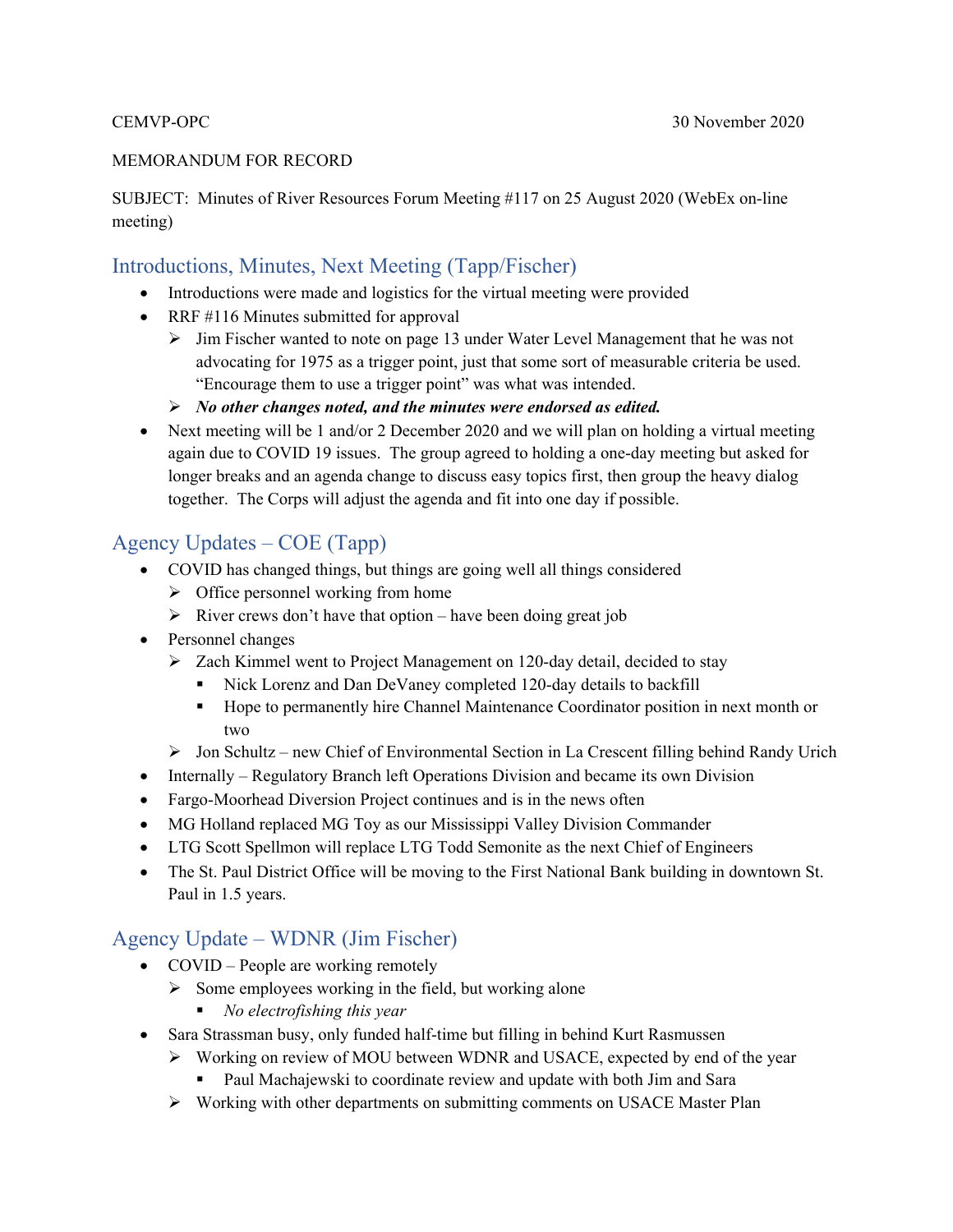- $\triangleright$  Section 1122 request has gone in and made it past the first round
- Waterways Program
	- $\triangleright$  Reviewing permitting and water quality certifications
	- $\triangleright$  Permit reviews underway for a possible cruise ship landing in La Crosse and proposed river walk
- Other staffing notes
	- $\triangleright$  No temporary positions being filled and current hiring freeze due to COVID and freeze on funding, many departments are short staffed.
	- $\triangleright$  Planner position vacancy (vice Kurt Rasmussen) likely to last a year
	- $\triangleright$  Currently seeking Federal Funding to help fund, WI facing budget shortfall for FY21
	- Working on UMRBA PAS for the Keys to the River 2020 report and participating in NESP calls recently.

# Agency Update – MNDNR (Megan Moore)

- COVID-19 issues, staff at maximum telework with some fieldwork exceptions
- Dan Dieterman retired as Habitat Specialist on 4 August 2020
	- $\triangleright$  Neil Rude assuming most roles
- Staff has been very busy, water level management meetings taking up a lot of time
- Lots of time spent discussing Carrel's Pit in Pool 4
	- $\triangleright$  MDNR official position is that both the Corps and the City will need to acquire permits
- NESP meetings every other week have also been time consuming
- Actively working on identifying staff for the Recreation Work Group
- Kevin Stauffer and Neil Rude working on a Lessard-Sams funded project in Reno Bottoms area
- Potential placement sites with floodplain forest restoration
- Taylor Huinker has completed a lateral move to a different region, but is still covering Lake City due to the hiring freeze

## Agency Update - MNDOT (Patrick Phenow)

- New project executed in St. Paul and a truck/barge facility expected in the future
- Red Wing finished their passenger dock
- Did not receive a bonding bill from the legislature, first time in Patrick's tenure MnDOT is building projects and still awaiting money.

## Agency Update - IDNR (Kirk Hansen)

- Echoing COVID remarks, most teleworking, no staffing changes
- Research crews tracking perch in Pool 9, tracking mudpuppies in Guttenberg
- Concerned about being overwhelmed and a bottleneck for reviews if NESP gets rolling in addition to HREP needs and water level management.

## Agency Update – WisDOT (Mike Halstad)

- Harbors Assistance Program has \$7M to disperse
	- First applications started coming in on 1 August 2020. \$21.5M requested from 10 applicants
	- $\triangleright$  Received application from Prairie du Chein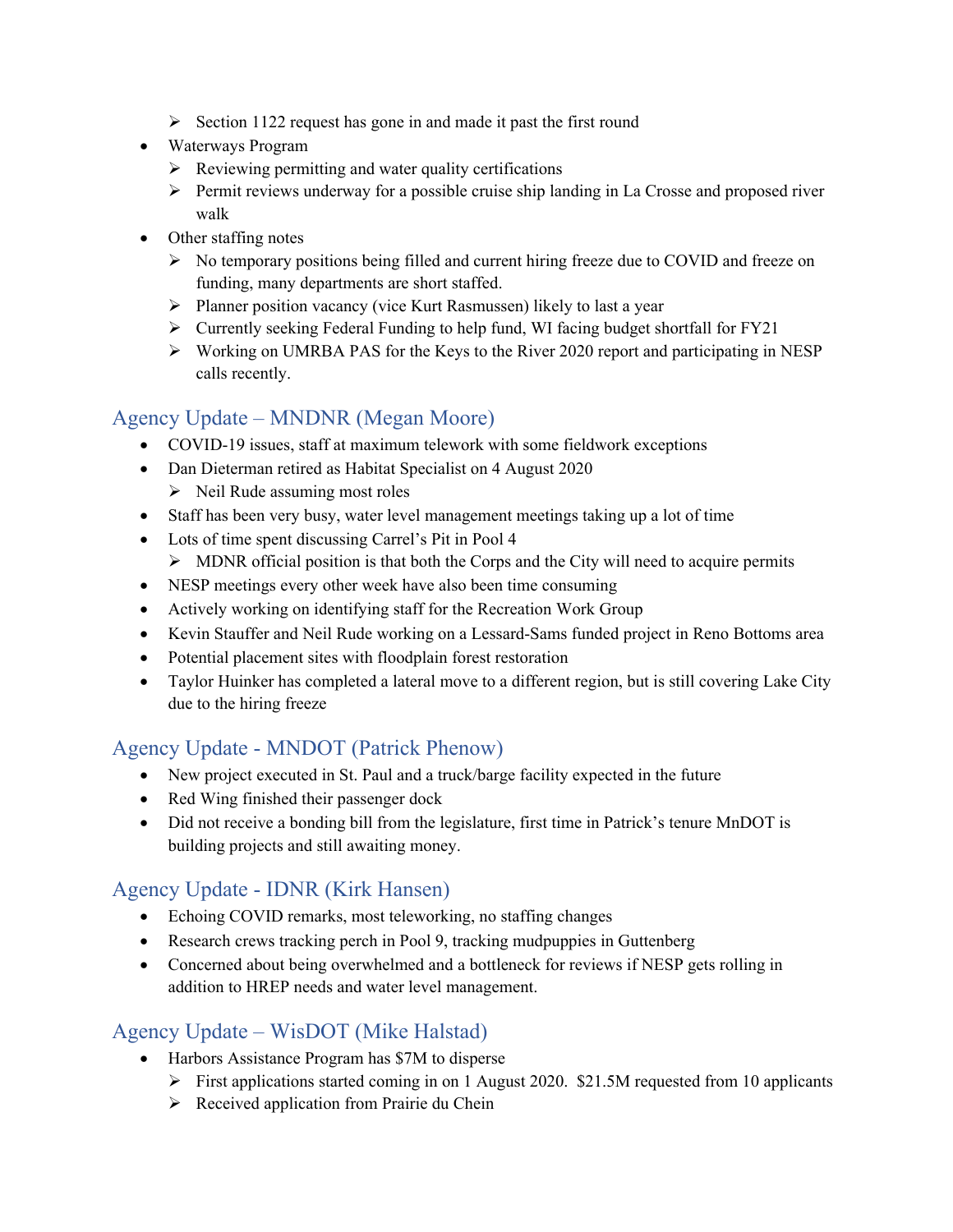$\triangleright$  Should be awarding by December 2020

# Agency Update – FWS (Tim Yager)

- Echoing COVID remarks, mandatory telework except for essential field work, visitor centers remain closed
- Staffing changes
	- $\triangleright$  Curt McMurl was Deputy District Manager in Winona, became Refuge Manager on Illinois River NWR
	- $\triangleright$  Still have one unfilled position in Trempealeau
- Flowering Rush has been popping up all over the place, mapping spread and planning abatement
- Busy signing areas of Refuge that will be closed to hunting
- Lots of visits in the field to HREP projects
- $\bullet$  Big increase in recreational use this year, 25-30% up, creating challenges for law enforcement
	- $\triangleright$  Floating concert held in McGregor Lake
	- $\triangleright$  Poker run with cigar boats in Cassville with not everyone staying in the channel
- Planning for netting carp in Pool 8 next year

#### Agency Update – NPS (Nancy Duncan)

- COVID most everyone teleworking with just a few exceptions
	- $\triangleright$  Still doing field work and some interpretation.
- Forest Management Assessment for the corridor is pretty much complete
	- $\triangleright$  Report will be made available online
- Ongoing fieldwork related to endangered Cricket Frog
- Continued sonar mapping parts of St. Croix River  $\triangleright$  Looking at mussel habitat, winding up in next year
- Received \$165K grant for floodplain climate change habitat study
- About to complete Bird Strike study for the Hastings Bridge and Washington Ave Bridge
	- $\triangleright$  How bridge designs impact migratory birds along the river

#### Agency Update – Lower Minnesota River Watershed District (Linda Loomis)

- Terminal operators on the MN River looking to dredge barge slips again
- Working on placement site plan and want to start construction in September 2020
- Evaluating the MDNR/USACE floodplain model from 2004-2005
	- $\triangleright$  Taking a closer look because of development in the area, evaluate and see if it's necessary to update
	- $\triangleright$  Talk of improving the levee in Henderson, looking at possible impacts

#### Agency Update – American Rivers (Olivia Dorothy)

- Focus on Illinois feasibility study on a floodplain by design grant program
	- $\triangleright$  Model based on Washington state, public/private grants funding floodplain restoration
	- $\triangleright$  Eliminates need for acre for acre ratios when restoring farmed land for instance

#### Agency Update – Lake Pepin Legacy Alliance (Rylee Hince)

All events cancelled this year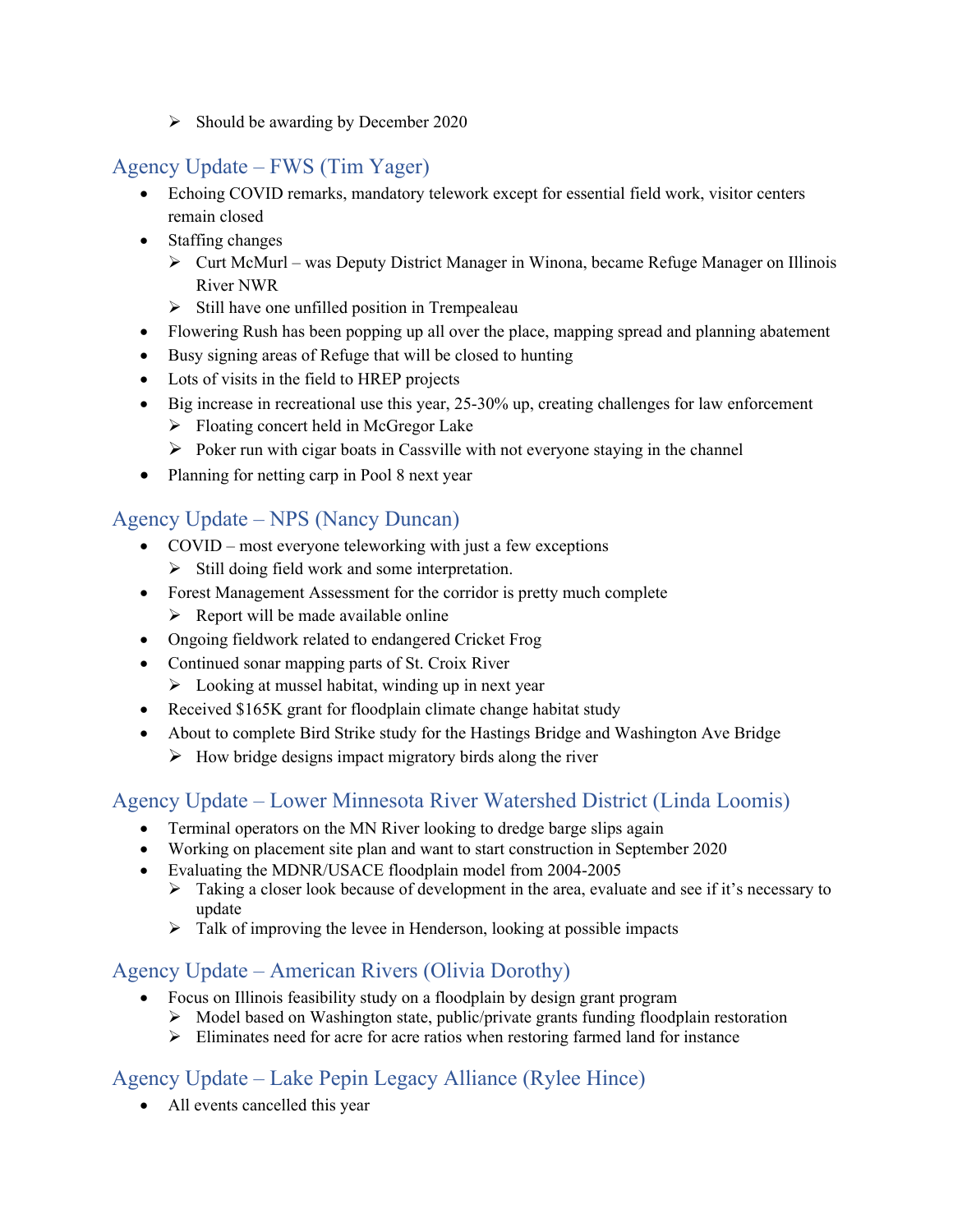Having preliminary discussions with Inter-Fluve, Inc. to develop a Lake Pepin Master Plan

## Agency Update – Friends of Pool 2 (Greg Genz)

 First time in many years that a northbound tow with 15 barges came through Boulanger in Lower Pool 2. Corps is doing a good job in that area.

#### Water Level Management Task Force – (Mary Stefanski)

- No meeting since last RRF meeting
- Several WLMTF members have been attending the UMRBA WLM meetings
- $\bullet$  Finished photo points for Pools 5, 6 & 8, will get them updated with previous versions.  $\triangleright$  Put out in booklet form or digitally
- No new developments on Task Force charter

#### Navigation Work Group (Dan Cottrell)

- Boulanger Bend Towhead Light Removal (RM 820.5)
	- $\triangleright$  Industry worked with the USCG to get it taken out
	- USCG funded USACE Maintenance & Repair crew to excavate
	- $\triangleright$  Now looking at dredging right descending bank
- Private dock permitted below La Crosse RR bridge
	- $\triangleright$  Not yet constructed, reduced in length and has docking limitations

#### Recreation Work Group Activities (Sara Strassman)

- Boating study
	- $\triangleright$  Andy Robertson at St. Mary's providing files on an external hard drive
- NEPA
	- Aaron McFarland is on a detail, Zach has moved on, no progress being made
	- $\triangleright$  No progress = missed opportunities
	- $\triangleright$  OSIT meetings needed in Pools 9 & 10 to define more sites for placement
	- $\triangleright$  Put out some feelers for visits in September
- Mississippi River Parkway Commission
	- $\triangleright$  All American road designation submission, no funding tied to it, just designation
	- Closely following a Scenic Byways Funds bill
		- House with \$325M (over 5 years) allocation
		- Reinvestment for pull-offs along river road
	- $\triangleright$  Wisconsin Group looking into information campaign about pollinators
- Last RWG Meeting Notes
	- $\triangleright$  High levels of increased use discussed
		- Working on collecting data on demographics of user groups
		- **Provide useful information on who and why**
	- $\triangleright$  Welcomed USCG Auxiliary to the group–Marion Byerson
		- ATON placement & boating patrols are primary objectives for him
	- $\triangleright$  MDNR conducting survey looking at boating trends
		- Hoping to add questions on mud motors/bow fishing for expanded insight on trends
		- Looking to see if there is a correlation between license sales and resource pressure
	- $\triangleright$  Masterplan went out
	- $\triangleright$  Signed the Charter
		- **Appreciate the cooperation**
		- Sent out with RRF meeting materials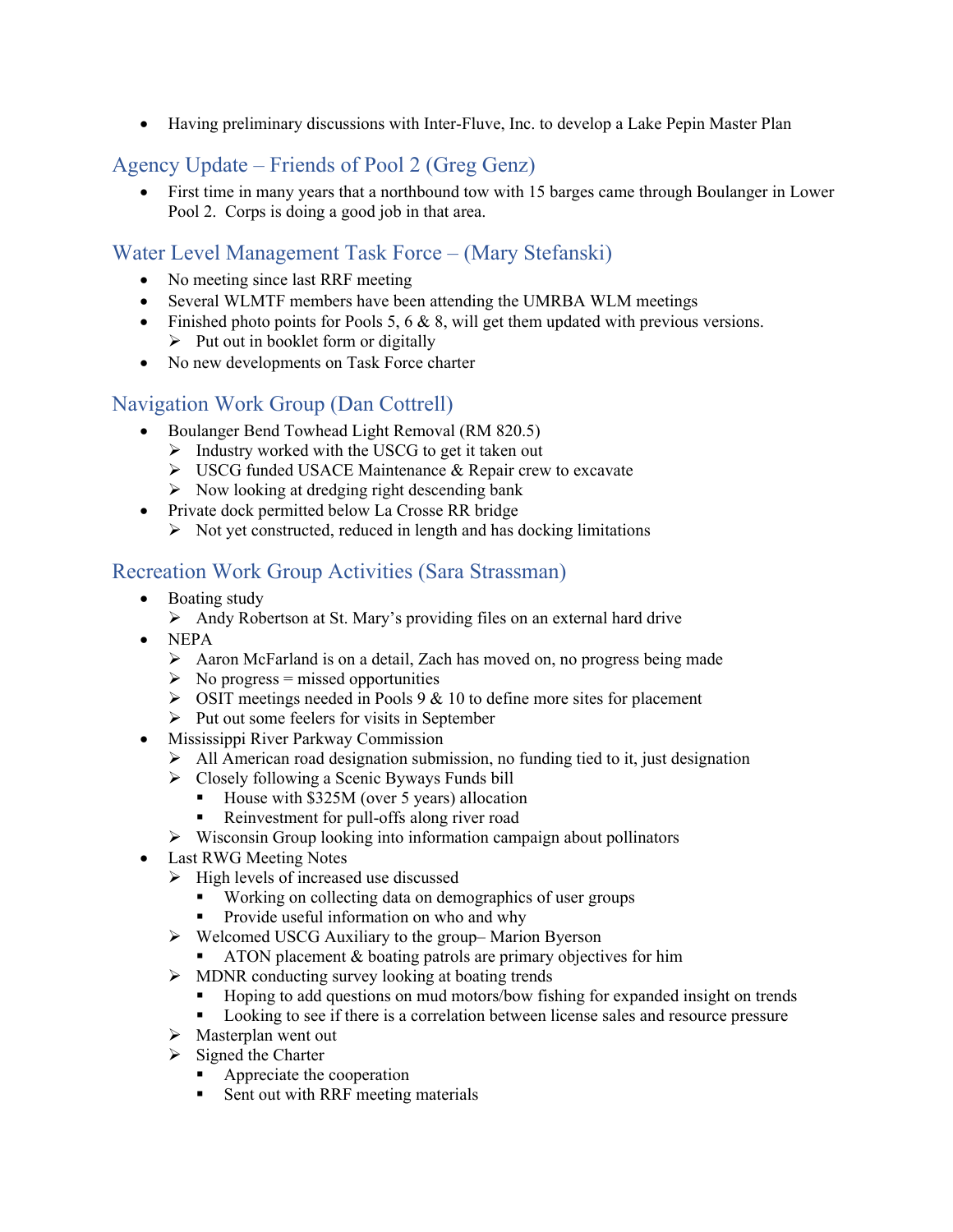- Discussion
	- $\triangleright$  Due out for Sara Strassman to contact USCG Aux and ask if they could make a presentation at the December RRF.
	- $\triangleright$  Broad analysis of use along the river
		- Need for historical reference, statistically valid
		- UMRCC Fish Section is discussing looking at doing a large-scale creel study
		- Due out for RWG to discuss merits of completing a broad analysis regarding recreational usage on the river now, to include potential for doing another aerial study.
	- $\triangleright$  RR Crossing improvements
		- Restoration of public access is difficult
		- **Example 1** Legislative action would be needed but difficult, would have to be well defined
	- $\triangleright$  Friends of Pool 2 producing a series of safety videos
	- $\triangleright$  State of MN potential legislation on wake damage
	- Need to make sure river shoreline damage is included and not just lakes
	- $\triangleright$  MDNR and WDNR promoting Own Your Wake Campaign

#### Dredged Material Management Plan (DMMP) Approval Process (Steve Tapp)

- Completed After Action Review with Project Development Team, review team, Rock Island District DMMP staff on 4-6 August 2020
- Spent a lot of time looking at RRF engagement and how to improve coordination
- We need more local and agency engagement from the start
- $\bullet$  1.5 2-year process, so lots of opportunity for RRF input
	- $\triangleright$  Need to determine when to get people engaged and how often
- Discussion
	- $\triangleright$  Nice to have agencies in the loop
	- $\triangleright$  Due Out still needed from the last meeting for Steve Tapp to contact voting members about the process.
	- $\triangleright$  Sara would like to add the process to the WDNR MOU.
		- She stated that RRF endorsement should come after the MOU.

#### Beneficial Use Work Group Activities (Zach Kimmel)

- Took a position with Project Management within the Corps, continuing to chair the BUWG
- Attendees
	- USACE: Zach Kimmel, Aaron McFarlane, Jon Hendrickson, Angela Deen
	- $\triangleright$  FWS: Meta Griffin
	- WDNR: Sara Strassman, Jim Fischer
	- > IDNR: Kirk Hanson
	- > MnDOT: Patrick Phenow
	- > MDNR: Neil Rude
	- WisDOT: Bob Pearson & Mike Halstad
- Paul Machajewski will fill role for CH until Zach's position filled
- Looking for more broad engagement
	- $\triangleright$  Private sector?
	- > Universities or Extension Services?
	- $\triangleright$  Economic development public/private partnerships?
	- $\triangleright$  Can the PAO disseminate some dialogue about what the group is doing?
- ID gaps, barriers to use of material
- Time to have the kickoff meeting before December meeting
- Due Out for Corps to schedule a BUWG kickoff meeting before the December RRF meeting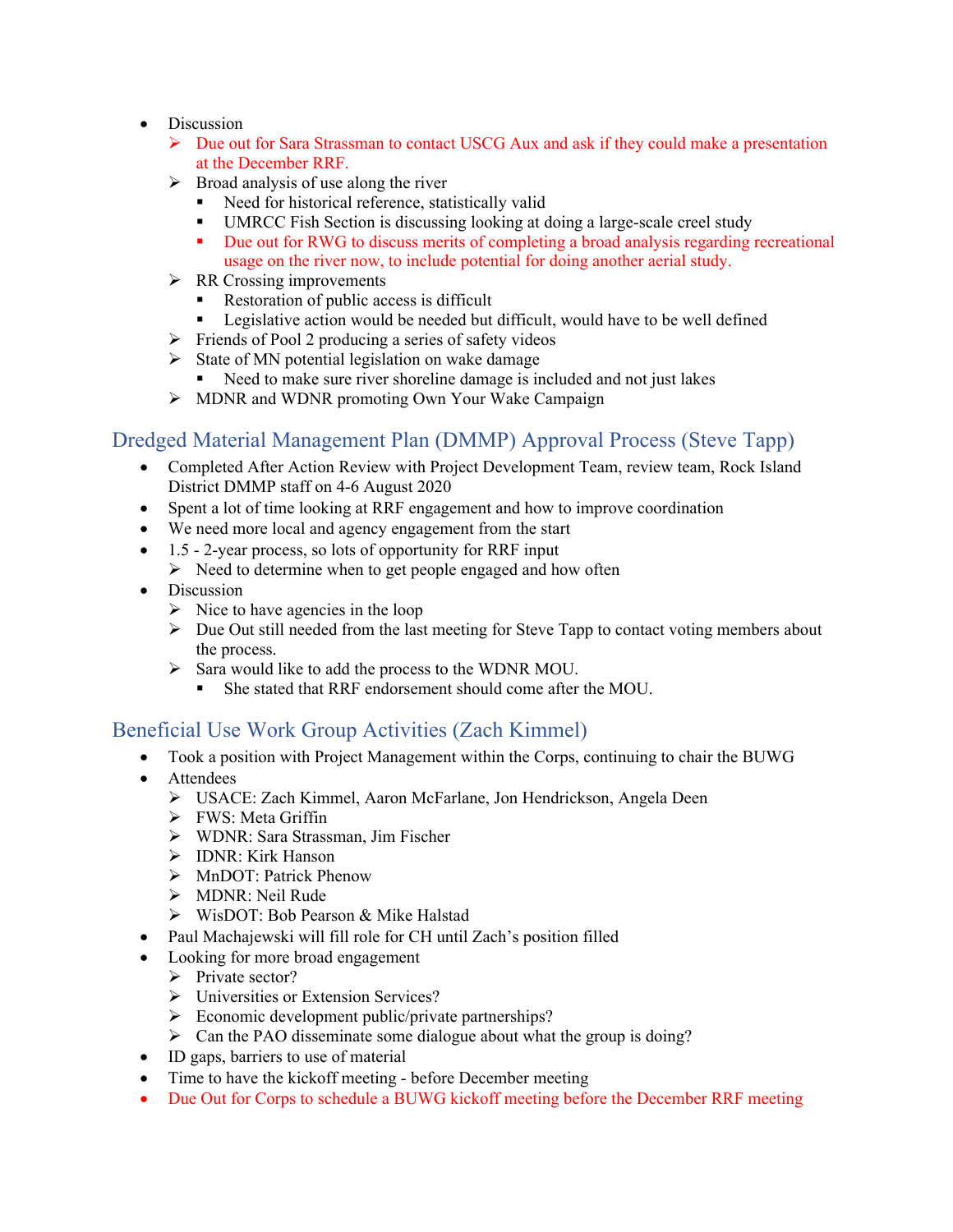# Upper Mississippi River Restoration Program (UMMR) (Angela Deen, Zach Kimmel)

- Strong support from congress
	- $\geq$  \$12M for St Paul District from \$33M total program
- 3 projects in construction, most we've ever had
	- ▶ Bass Ponds, Conway Lake, McGregor Lake
	- $\triangleright$  Going to be interesting/difficult to staff all upcoming work
- Projects
	- $\triangleright$  Reno Bottoms (Planning Phase)
		- UMRR's first floodplain forest focus
		- Discussing locations for features and hope to have tentatively selected plan in early spring 2021
		- Using USGS modeling to forecast future conditions and help create design for TSP
	- Lower Pool 10 HREP (Planning Phase)
		- Nate Campbell is the PM
		- Nearing completion of planning process
		- Should have quantities and cost estimates by RRF  $\#118$
		- Hopefully have Tentative Selected Plan meeting by October 2020
		- Lower end of Pool 10 is a mussel hot spot
			- Lots of consideration needed
			- Flow modifications to avoid impacts
	- $\triangleright$  McGregor Lake (Construction Phase)
		- Plans and specs finished
		- $\bullet$  \$17.5M (Base + 3 Options) Newt is apparent low bidder.
		- Hope to award Base and Option 1 in September, then Options  $2 \& 3$  in FY21
		- **McGregor Lake (Phase 1)** 
			- O&M portion 72,561 CY
			- Work completed  $26$  March  $-1$  July
			- Mussel relocation completed 1-4 June
			- Had to delay construction for a bit because of fluctuating water surface
			- Overcame equipment failures/breakdowns
			- Saved UMRR ~\$750K and provided critical site capacity for O&M
	- $\triangleright$  Bass Ponds (Construction Phase)
		- $\blacksquare$  S.M. Hentges & Sons Inc. contractor
		- 15 September preconstruction meeting
		- Groundbreaking? FB Live?
		- Will be nice to control water levels for simulating conditions
		- **Pushing to get a sign in place so people know what's going on**
	- $\triangleright$  Conway Lake (Construction Phase)
		- **Lansing Island site being used as granular borrow site**
		- **Largely complete by end of this season**
		- <sup>15</sup> July site visit completed
		- Obstacles
			- shortage of borrow material
			- Excess fines infill and assumptions made
		- **Current Activities** 
			- $\bullet$  55% complete,  $\sim$ 5% behind schedule from having to over place material
			- Removing a lot more sand from Lansing Island than projected
				- $\triangleright$  Site should be fully unloaded by end of construction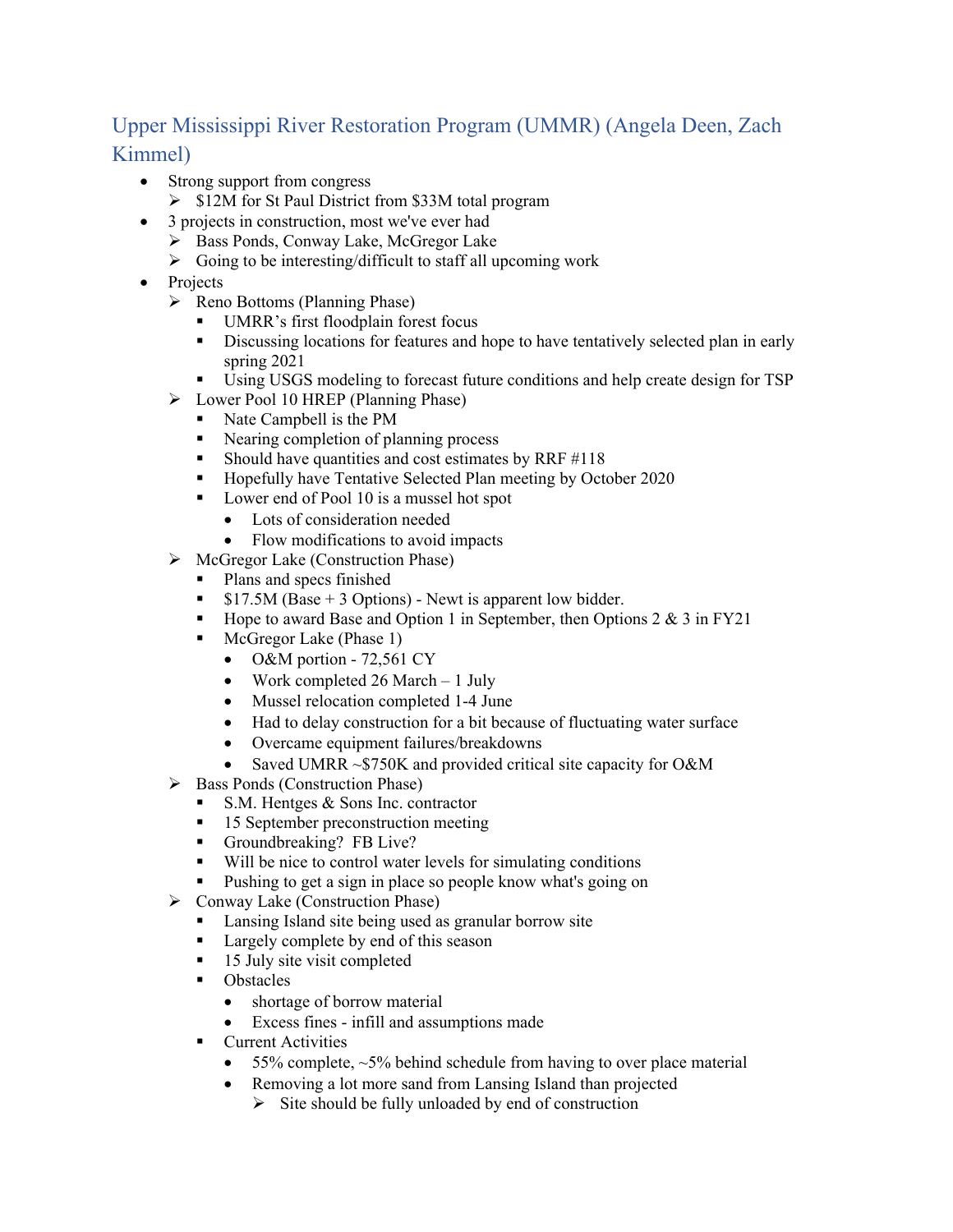- All granular work should be completed soon
- $\triangleright$  Pool 8 Islands HREP, C-8 Sill Repair
	- Anticipate completing with M&R in Spring 2021
	- Rock ready at Brownsville Containment
	- Acquiring permits and repairing in FY21
	- Offload and place rock in high water, then go back and move rock at low water
- $\triangleright$  Harpers Slough Flood Damage Repair
	- Completed in 2017
	- 2 consecutive years of high flows and now in bad shape
	- **Working on repair plan** 
		- Backwater habitats will need to be re-excavated
		- Need to extend rock berms, prevent additional damage
		- Cost estimate higher than thought
			- $\geq$  \$5-\$6M
	- $\blacksquare$  Will use letter report with Plans & Specs rather than Feasibility Study
	- Hoping to advertise in November with contract award in January 2021
- BIG THANK YOU TO THE PARTNERS
	- $\triangleright$  Very busy summer on the river

#### Section 204 / 1122 (Angela Deen / Zach Kimmel)

- Pigs Eye Islands 204
	- > Nate Campbell PM CAP Program Manager
	- $\triangleright$  Had to scale back due to cost
	- $\triangleright$  Costly to get granular to site
	- Advertise September/October 2020 and award first quarter of FY21
	- $\triangleright$  Trying to begin construction in spring 2021
	- $\triangleright$  Ecosystem restoration beneficial use project totaling ~385K CY
		- **Mechanical transport to site with hydraulic placement**
	- Upper Pool 4 Pierce County Islands, Sec 1122
		- > Plan finalized
		- $\geq 400$ K CY from Reads Landing
		- $\geq$  \$24M total cost, \$5M O&M
		- $\triangleright$  Started as CAP204 and now Section 1122 pilot project
		- $\triangleright$  Funding covers construction costs and transportation to project areas above the CAP 204 limits
			- Transportation cost doesn't have to be shared with project sponsor
		- $\triangleright$  Challenges
			- Trying to get cut/fill balance to reduce excess fines
			- Flood stage impacts
			- Need to sign PPA and just got feedback from WDNR legal
		- $\triangleright$  Hoping to start design late fall 2020
		- Conducted Public Outreach meeting via YouTube because of COVID measures
		- $\triangleright$  Catherine's Cut sedimentation discussion
			- **•** Questions about effect of rock deflector.
			- Coarse material will extend peninsula but should take decades for changes to happen

#### WRDA 2020 Update (Lauren Salvato)

- Discussed differences between House and Senate versions of bill
	- $\triangleright$  Senate (S3591) Passed Committee 11 May 2020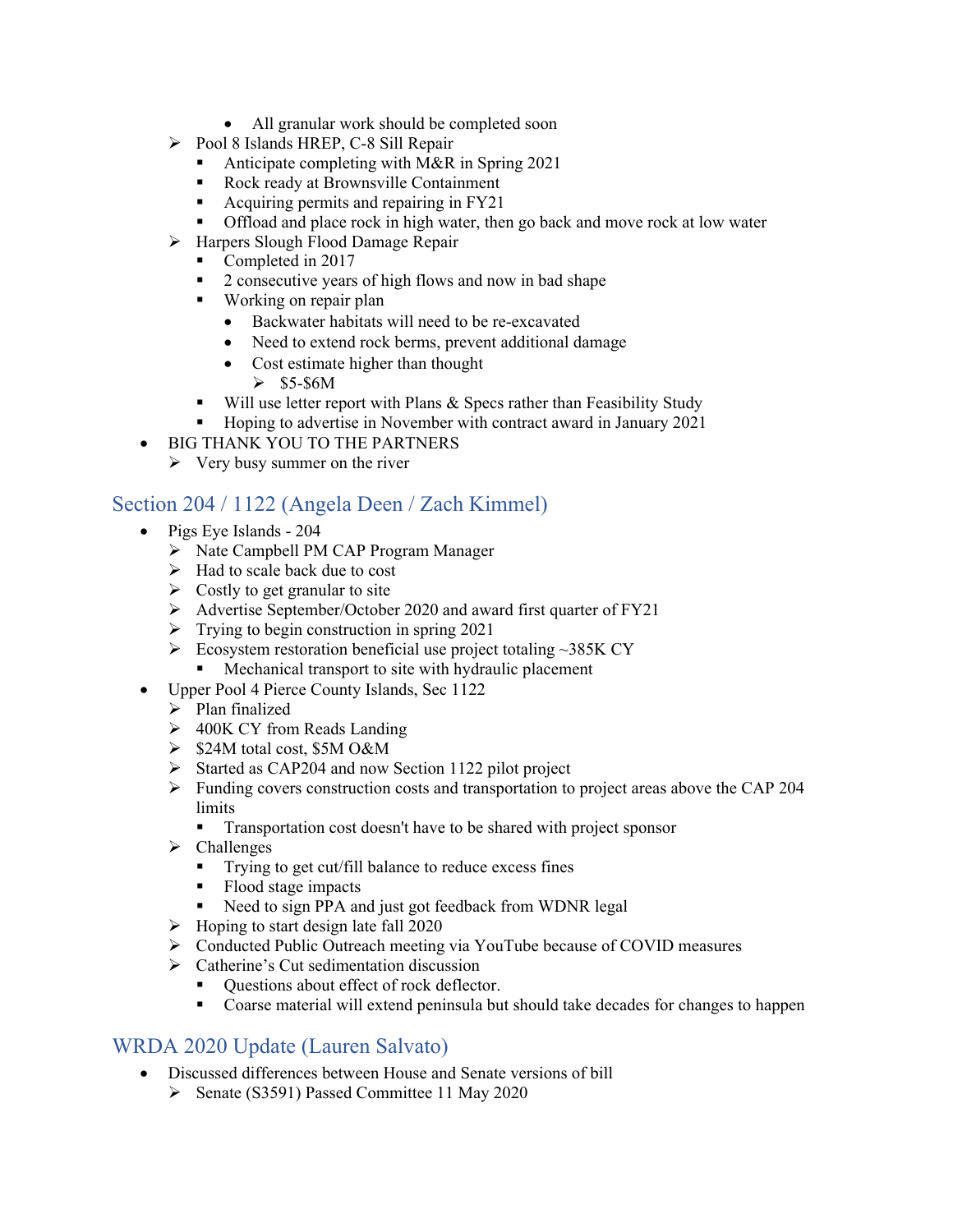- $\triangleright$  House (HR7575) Passed 29 July 2020
	- Whole Senate has yet to act
	- Inland Waterway Trust Fund contributions
		- Sunset is 2027 in House version
	- $\blacksquare$  Beneficial Use
		- House Section 125, Senate Section 1080
		- Expand calculation of Federal Standard to include the economic and environmental benefits and impacts of using the dredged material for beneficial uses
	- Value of Donated Goods
		- House Section 133, Senate Section 1042
	- **Project Authorizations** 
		- Brandon Road Feasibility Study
		- Meramec River Basin Ecosystem Restoration Project
		- Lower Missouri River Flood Risk and Resilience Study
		- Lower Mississippi River Comprehensive Plan
	- Senate EPW Committee
		- Project Partnership Agreements
		- Cost share went from 50/50 to 35/65
		- $\bullet$  High Water Low Water Emergencies
	- House of Representatives
		- Upper Mississippi River Restoration
			- $\geq$  \$40 million for habitat restoration
			- $\geq$  \$15 million for long term resource monitoring
		- UMRS Flood, Drought, Sediment Planning

#### UMRBA PAS 2020 Update (Lauren Salvato)

- Draft "Keys to the River 2020" report completed
	- $\triangleright$  Creating relationships, focus on social element, shared need
	- Section 729 Planning Process and Authority in House WRDA
	- $\triangleright$  Sent off to team leads for comments before next quarterly meeting
- Water Level Management PAS
	- $\triangleright$  Agreement signed in 2017
	- $\triangleright$  Can't do any right now because of federal case ruling
	- $\triangleright$  Three Authorities
		- UMRR, NESP, Pool Individual Water Control Manual
	- Updating NESP Environmental report 53 from 2004
	- $\triangleright$  Determined suitability across 3 Corps districts
	- $\triangleright$  Each district developed criteria for analyzing that criteria
		- Including hydrologic success rate, dredging required, acres exposed
		- Added ecosystem benefits
	- $\triangleright$  Added Ecological goals section
	- $\triangleright$  Hope to submit report in time for NESP FY21 projects

#### Navigation and Ecosystem Sustainability Program (NESP) (Zach Kimmel & Elliot Stefanik)

- NESP Historical Perspective
	- $\triangleright$  NESP authorized in WRDA 2007 with broad authorization
	- Projects got going in 2007, funding dried up in 2010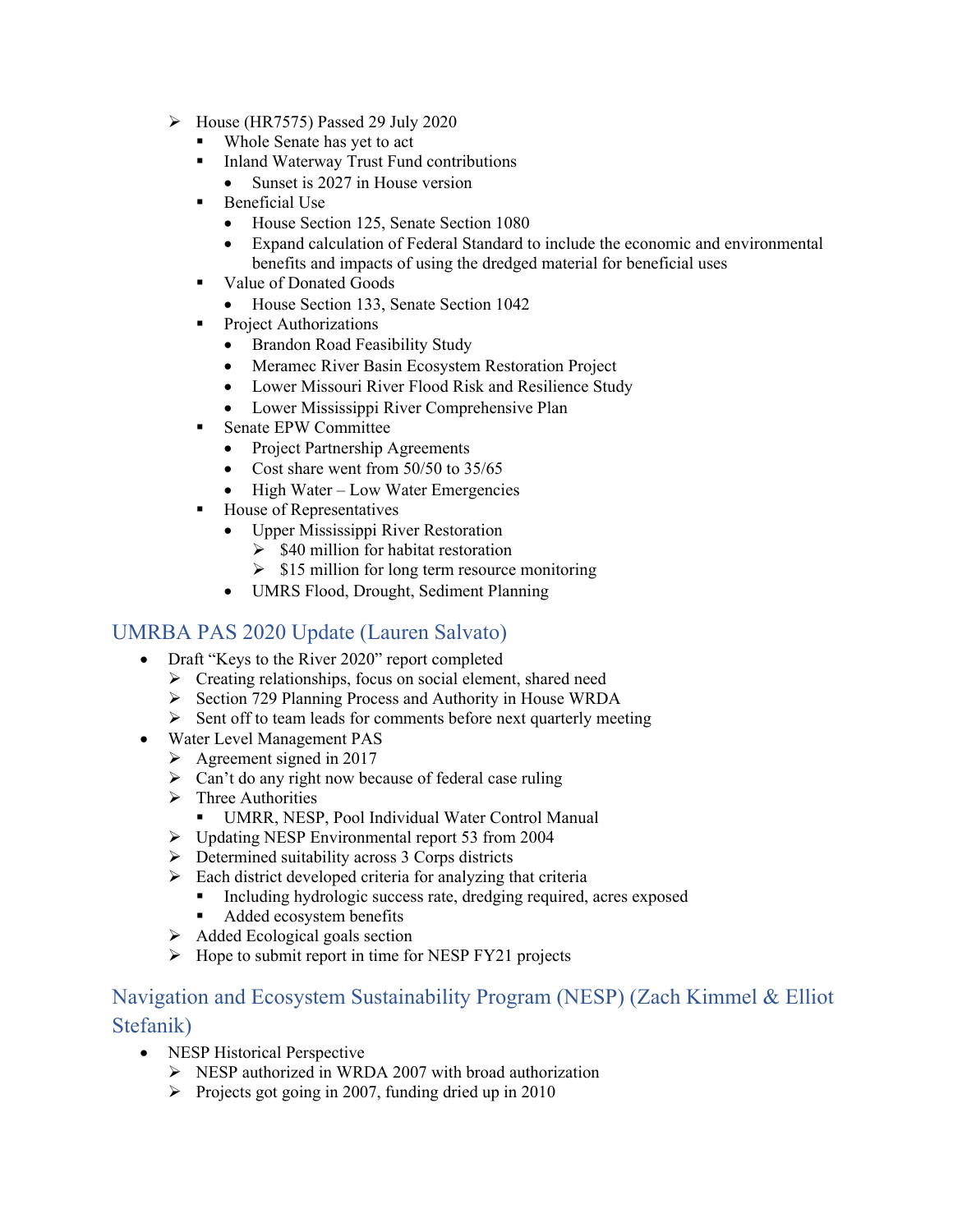- $\triangleright$  Just got going again
- Andrew Goodall is the Regional Program Manager
- \$4.5M in FY20 Work plan
	- $\triangleright$  \$3M for Navigation
	- $\geq$  \$1.5M for Ecosystem
	- $\triangleright$  Goal is to have \$10M in construction readiness
- Pool 2 Wing Dam Modification project
	- $\triangleright$  Report completed in 2009
	- $\triangleright$  Need to revisit environmental compliance
	- $\triangleright$  Goal to complete plans and specs and construct in FY21, pending CG funding
	- $\triangleright$  Channel conditions have changed substantially since 2007
	- Project scope reduced from 30 to 23 wing dams
	- $\triangleright$  Changed due to channel maintenance concerns
	- $\triangleright$  Wing dam notching will increase sediment dumping
- Partnering discussion
	- $\triangleright$  Acknowledge that interagency cooperation is key
	- There's potential for NESP to take off, but COVID and hiring freezes will impact
	- $\triangleright$  If funding comes through, we need to figure out how to do it
	- $\triangleright$  There was some discussion regarding potential NESP funding for State staff supporting activities, but it was unclear

# Channel Maintenance Program Activities (Cottrell, DeVaney, Machajewski, Hendrickson, Kimmel, Peterson)

- Dredging Overview (Dan Cottrell)
	- $\triangleright$  Started the dredging season very early in March
	- $\triangleright$  Brought on a third contract mechanical dredge plant (CM3) as a one-year IDIO contract
	- $\triangleright$  Pool 3, Coulters Island, dredged very early so may have to revisit later in the season
	- $\triangleright$  Pool 4, Beef Slough, left a bit more narrow than usual so may have to revisit
	- $\triangleright$  Pool 4, Grand Encampment, doesn't look great right now so may have to revisit
	- $\triangleright$  Utilized the IDIQ unload contractor for some channel dredging
	- S Boulanger Towhead Light removed, not normal channel maintenance
	- $\triangleright$  Discussion about likelihood of going back to Pool 9 for additional dredging
		- Dan said Pool 9 is passable but could likely use some cleanup, more likely that the dredge plant address McMillan Island dredge cut after Pool 8 work is completed
	- $\triangleright$  Flows are stabilizing things now and are down to where we haven't seen them in a few years
	- M&R crew is in MVR dredging through September
	- $\triangleright$  Dredge Goetz should be back in late October unless there's more work in MVR and MVS
- Placement Site Overview (Dan DeVaney)
	- $\triangleright$  Work ongoing at the Homer site to reducing the stockpile height
	- $\triangleright$  Ran into Bank Swallow issues at Brownsville Containment, two portions of the site were closed at times
		- **Recently re-opened the placement site in time for significant beneficial use removal for** road construction
	- Corps didn't uphold standard for managing placement sites at Fisher Island and Grand Encampment, this will be resolved moving forward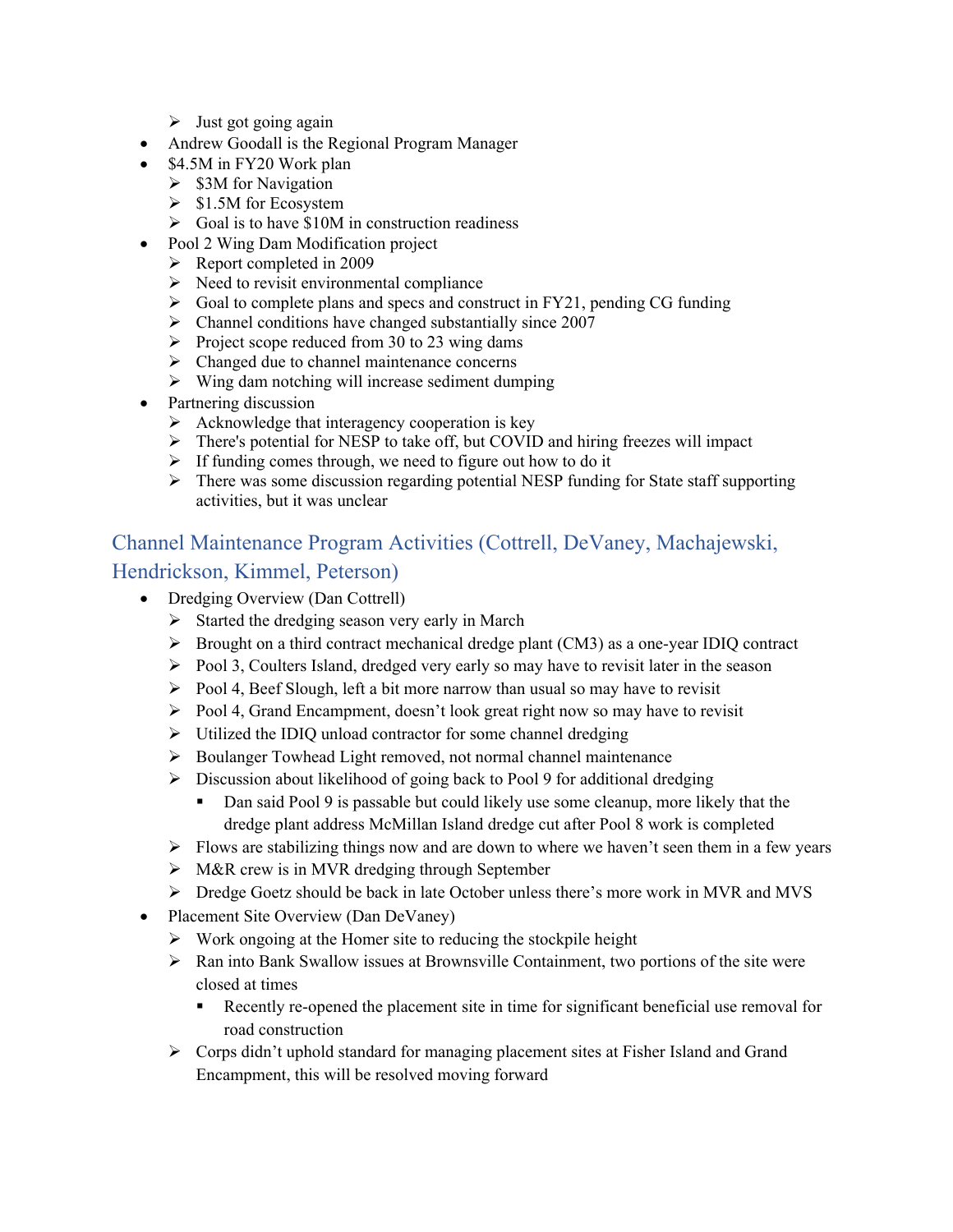- $\triangleright$  Bank Stabilization at Fountain City 1 may not happen in FY20 due to M&R workload and priorities but will likely be completed in Spring 2021.
- Prairie Sand & Gravel should have a document/write-up out for endorsement by the December RRF
- Long-Term Planning Overview (Paul Machajewski)
	- $\triangleright$  Placement Site Unloads:
		- Pool 2: Lower Boulanger
			- 50K CY of granular material being removed via IDIQ unload contract (Newt) and placed at Southport
			- Work began 12 August and working 4, 12-hour days
			- The high cost of this project was discussed and although the cost was high, it was necessary to restore capacity in Lower Pool 2. No other permanent placement sites were available.
		- Pool 10: McMillan Island
			- Began on 12 August and have moved  $\sim$ 10K CY of the 125K CY project to date
			- Contractor (Newt) obtained additional permits and real estate to perform the project through coordination with IDNR, ISHPO, and COE (Cultural & Regulatory)
			- Discharging return water into Buck Creek will begin this week
			- Completion expected by Thanksgiving
			- Held public meetings on Essman Island on 18 July and 15 August, public expressed concern for discharging return water into Buck Creek and the influence the additional water has on moving sediment out of Buck Creek and into the Mississippi River
		- **Future Unloads** 
			- To Be Determined but likely need to unload Reads and Grand Encampment soon.
	- > DMMP's:
		- Ullet Lower Pool 4 DMMP
			- Megan Moore asked how the DMMP is coming along and what the plan is for material management in the interim
			- Currently working with the City of Wabasha and the Wabasha Port Authority on a Sec 217 agreement, which is a public-private partnership
			- Wabasha Port Authority provided an updated proposal to the Corps the end of July to manage material from the temporary sites and from the Wabasha Gravel Pit
			- Expect to have a draft of the report ready for internal review sometime this fall, likely release to agencies and public in the winter 2020/spring 2021
			- Section 217 agreement Wabasha Port Authority may have the option to contract the removal of material from temporary island sites
				- Material should be available for other projects such as HREPs or CAP Sec 204
			- Megan Moore asked if the agencies could see the proposal and the final MOU with the City/Port
				- $\triangleright$  Due Out for the Corps to investigate this and provide the information to partners if we can do so legally
			- Megan Moore asked if the environmental compliance would be covered by the City/Port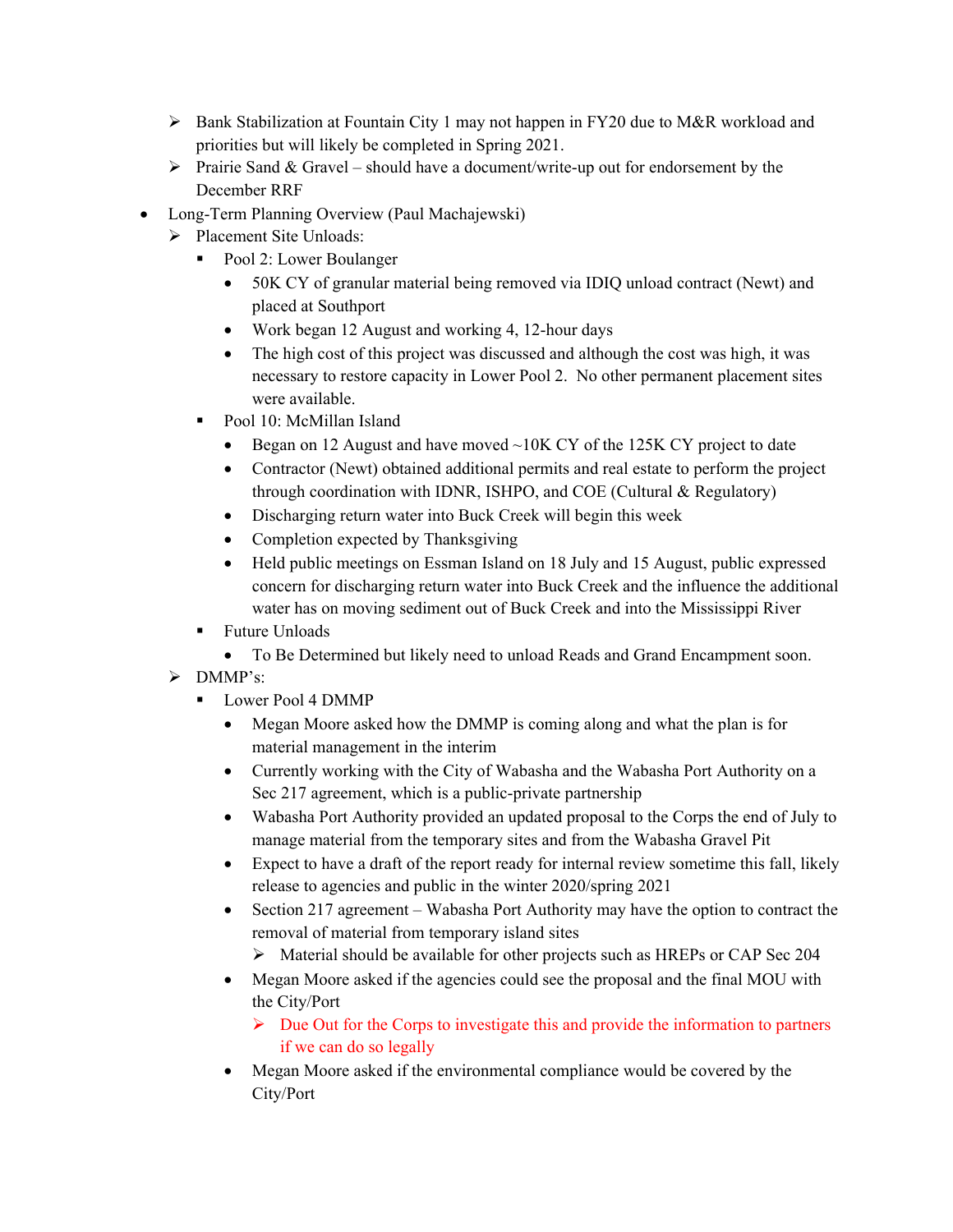- $\triangleright$  The Corps will cover the environmental compliance of taking material to a "facility" designated by the City/Port (i.e. Corps transfer sites, Port facility). The City/Port will cover environmental compliance for the material going to the "final resting place(s)" which are To Be Determined. The City/Port will cover environmental compliance for the establishment of a Port facility.
- Pool 5 DMMP
	- Closed on the willing seller properties in Pool 5 and have acquired  $\sim$ 962 acres. Thanks to the MDNR and TNC for informing the COE of the potential available property for dredged material management
	- Beginning implementation planning for use of the acreage and will coordinate with agencies to get feedback later this summer
	- Detailed topographic surveys and wetland mapping after crop harvest this fall
	- Will begin with mechanical placement (covered by EA for acquisition), hydraulic placement desired eventually but will need updated EA
	- Wide diversity of uses (wetland preservation & restoration, experimental farming production plots)
- Pool 6 DMMP
	- Public meeting in February led to local, City, and County concerns and a reformulation of the DMMP, including potential Sec 217 agreement with the City of Winona or Winona Port Authority
	- Meeting regarding 217 with the City of Winona likely to take place early September
	- Purchased 0.5 acres of wetland credits, held OSIT conference call on 10 August to discuss process and began filling a portion of the wetland at Homer that is Corpsowned
	- Will continue to utilize Homer and Winona Harbor sites in the interim while reformulating the plan, RE agreements with city through 31 December 2021
	- Looking into the option of a trucking contractor removing 50K CY from Homer and taking it to Yeadke Pit (owned by Mathy Construction) sometime this winter
- Future DMMP's
	- Next DMMP's on the horizon: Pool 9, Pool 10, Pool 3, Upper Pool 4
	- Pool 9 and Pool 10 DMMP kickoff in October 2020
- DMMP AAR
	- Early and extensive public scoping is important
	- Improve internal and external review processes, more efficient
	- External relationships and communication plans both very important, share what we can as often as possible
	- Steve Tapp mentioned that he was hoping to get more survey feedback from agency partners as part of the AAR. Only three responses from agencies despite hearing that agencies wanted a chance to provide feedback.
	- Key findings: have a good PM plan, know who we need to engage with, how soon, and how often, and find ways to eliminate time spent on reviews
- Pool 2 Projects
	- > Channel Modification (Dan Cottrell)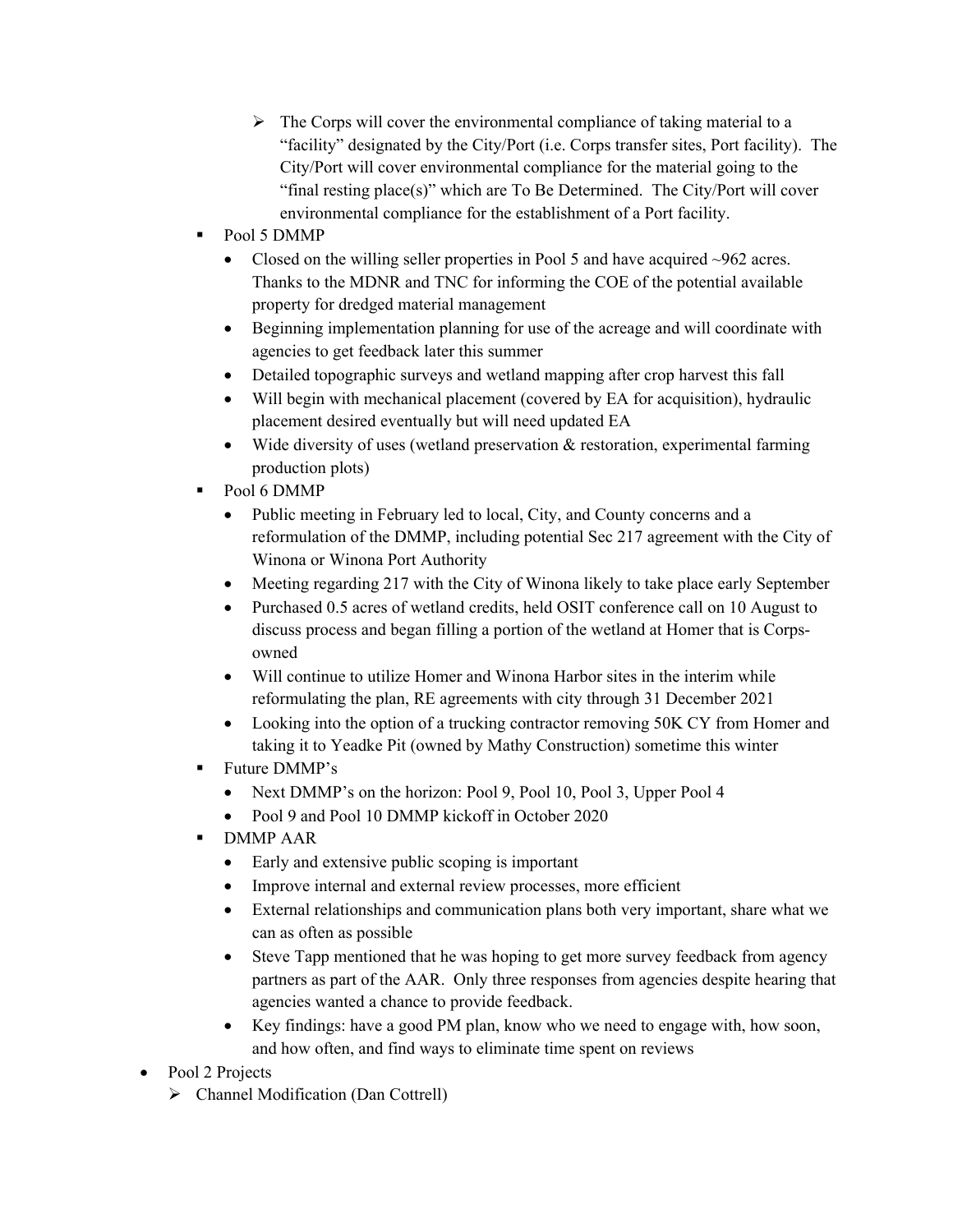- Structures appear to be working as designed, commercial traffic is transiting the reach better this year than in recent years
- Should have surveys this week to see if there's any erosion or settlement of structures
- Will evaluate the percentage of channel that we have widened to the original project plans and see how much further we must go to reach the "channel widening"
- Sewer outfall doesn't appear to be causing any problems, has been marked with an electronic and physical buoy
- $\triangleright$  Pool 2 DMMP (Zach Kimmel)
	- Feasibility report was approved by the Division's Commanding General in July, District Commander COL Jansen then signed the FONSI, and the report was endorsed by the River Resources Forum
	- TSP is use of Southport and Lower Grey Cloud Island Pit, while all CMMP sites will be contingent options
	- Goal is to reduce double handling to the greatest extent practicable
	- District is in the real estate acquisition process for the Lower Grey Cloud Island property
	- **Team and senior leaders are exploring options/strategy**
	- Don't have a final path forward regarding acquisition, though plan to by the end of the calendar year
- $\triangleright$  Pool 2 O&M Island (Zach Kimmel)
	- Get project ready to advertise and decide whether to move forward based on funding available and other priority work.
	- Ongoing coordination with MDNR throughout the EAW process
		- On 3rd EAW submittal; awaiting comments, permits
	- The project should be ready for contract award in FY21
- Moorings at FCSB (Bryan Peterson)
	- $\triangleright$  Timber piles are in disrepair and collapsing
	- $\triangleright$  Trying to improve site safety with new mooring and sheet-piling along shore
	- $\triangleright$  Engaging the WDNR
	- $\triangleright$  Hope to award contract in FY21 and begin construction in FY22
- IDIO  $O/A$  & Discussion regarding rock placement possibilities Specifically can the IDIO dredging contract do rock work? This is not possible under the existing contract, but the District is looking at contracting methods and this might be a good opportunity to investigate it further.

# Fish and Wildlife Work Group Activities (Steve Clark)

- FWWG met last week on 19 August
- Presentations on Asian Carp and Flowering Rush
	- $\triangleright$  Carp seizing the opportunity to move upstream with high flows & gates being open
	- $\triangleright$  No evidence of breeding population moving upstream
- There is currently an acoustic Carp barrier proposed for LD 5
- Last thing completed related to RRF was Pool 8 Forest factsheet before the last RRF meeting

## Regional Sediment Management, Chippewa River Project (Alex Nelson)

 USGS/ERDC data collection efforts will be combined in this effort and published in a journal later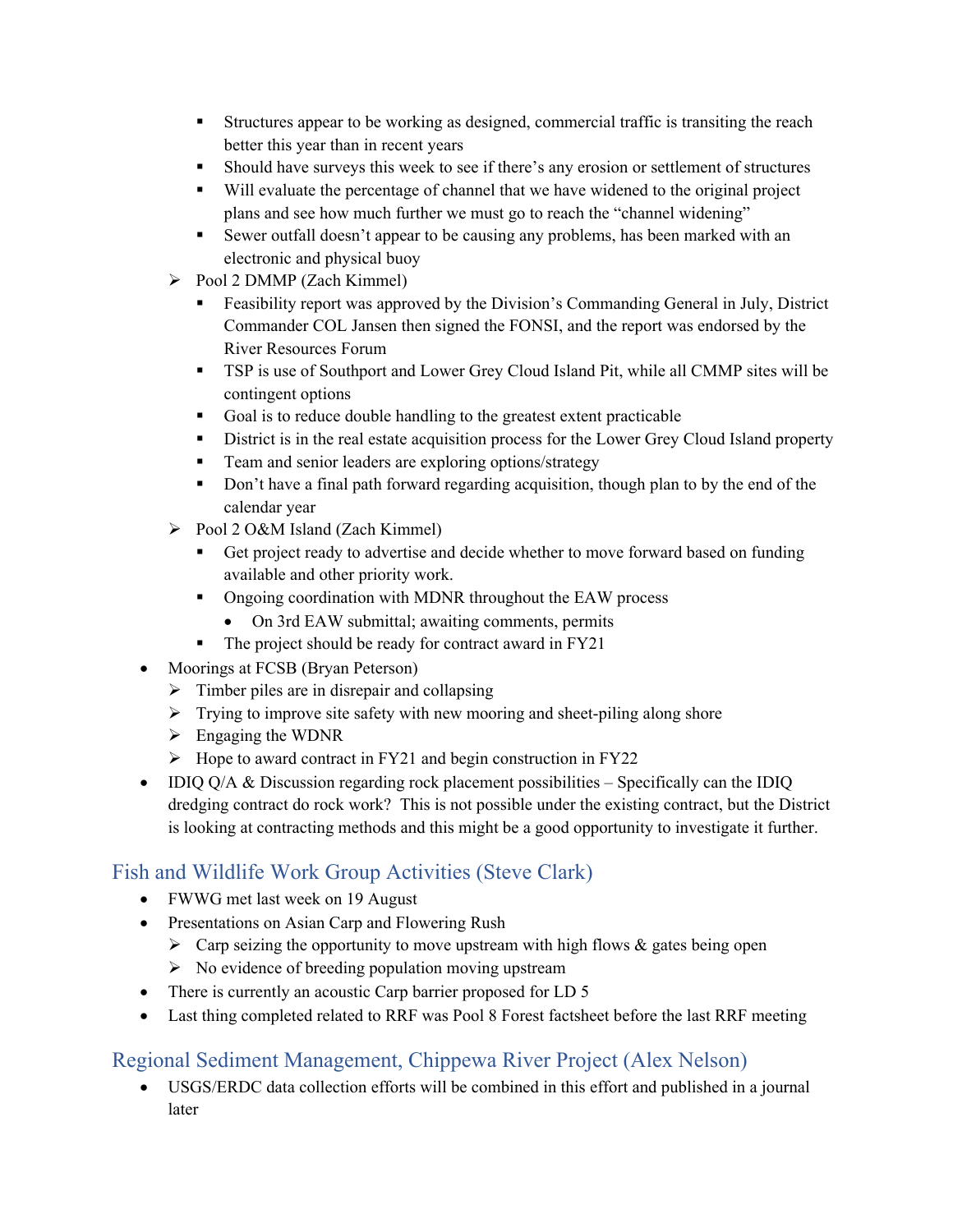- Goal to develop a 2D sediment HEC-RAS model for the Chippewa River that builds off the 1D sediment modeling performed in FY19
- Not a lot of work completed this FY
- Objective of FY20 funds is to convert previous 1D model to 2D model
- PDT: Jon Hendrickson and Zach Kimmel from USACE, MVP; Stanford Gibson and Alex Sanchez are collaborators (HEC)
- Alex Nelson has worked primarily with Stanford and Alex Sanchez, however, they've been very busy with other RAS work
	- RAS 2D sediment model testing is ongoing, but a lot of it has been deferred to early FY21 due to COVID-19 impacts and schedules of Stanford Gibson and Alex Sanchez
- The tools developed as part of this RSM effort can be used in other places in the future
- Today 10K cfs produces less sediment than 10K cfs produced 20, 30, 40 years ago based on the data collected
- Steve Tapp asked how this study can help other management agencies beyond the Corps
- Jon this started as an effort to help inform channel maintenance decisions
	- $\triangleright$  For other agencies, sediment is often a very significant concern, and this will help share information regarding the magnitude of sediment coming into the Mississippi River
	- $\triangleright$  Could also help us look at sediment budgets and various sediment sources
	- From a WQ perspective, could also provide input regarding suspended sediment concentration
- Zach asked if any RRF members had any good ideas for future RSM applications
- Megan Moore mentioned that USGS need maintenance assistance to help with additional SONAR data collection which would help inform sediment budget for Lower Pool 4
	- $\triangleright$  Zach mentioned RSM funds are study funds so may have to find a creative way to collaborate with USGS, maybe the COE can fund data collection and USGS can pay for the maintenance work
- Linda Loomis LMRWD stated that the USGS sampling station at Ft. Snelling washed away and is not scheduled to be replaced.
- This information could help as we work through the Keys to the River 2020 report.

## USAF Disposition Study (Bryan Peterson)

- Purpose is to determine whether there is a continued Federal interest in owning and operating Upper St. Anthony Falls (USAF)
- Evaluated the following courses of action: no action (Corps continues to own and maintain), full disposal, full disposal with incentive for new owner, partial disposal, partial disposal with a project partnership agreement
- City of Minneapolis sent the Corps a letter of interest regarding a partnership agreement
- Schedule
	- $\geq$  2 September 2020: TSP milestone meeting with vertical team
	- $\triangleright$  Mid October 2020 DQC review of draft report
	- $\triangleright$  Mid November 2020 start of concurrent public, ATR, and MVD review
	- $\triangleright$  January 2021 virtual public meetings
	- $\triangleright$  April 2021 submit final report for approval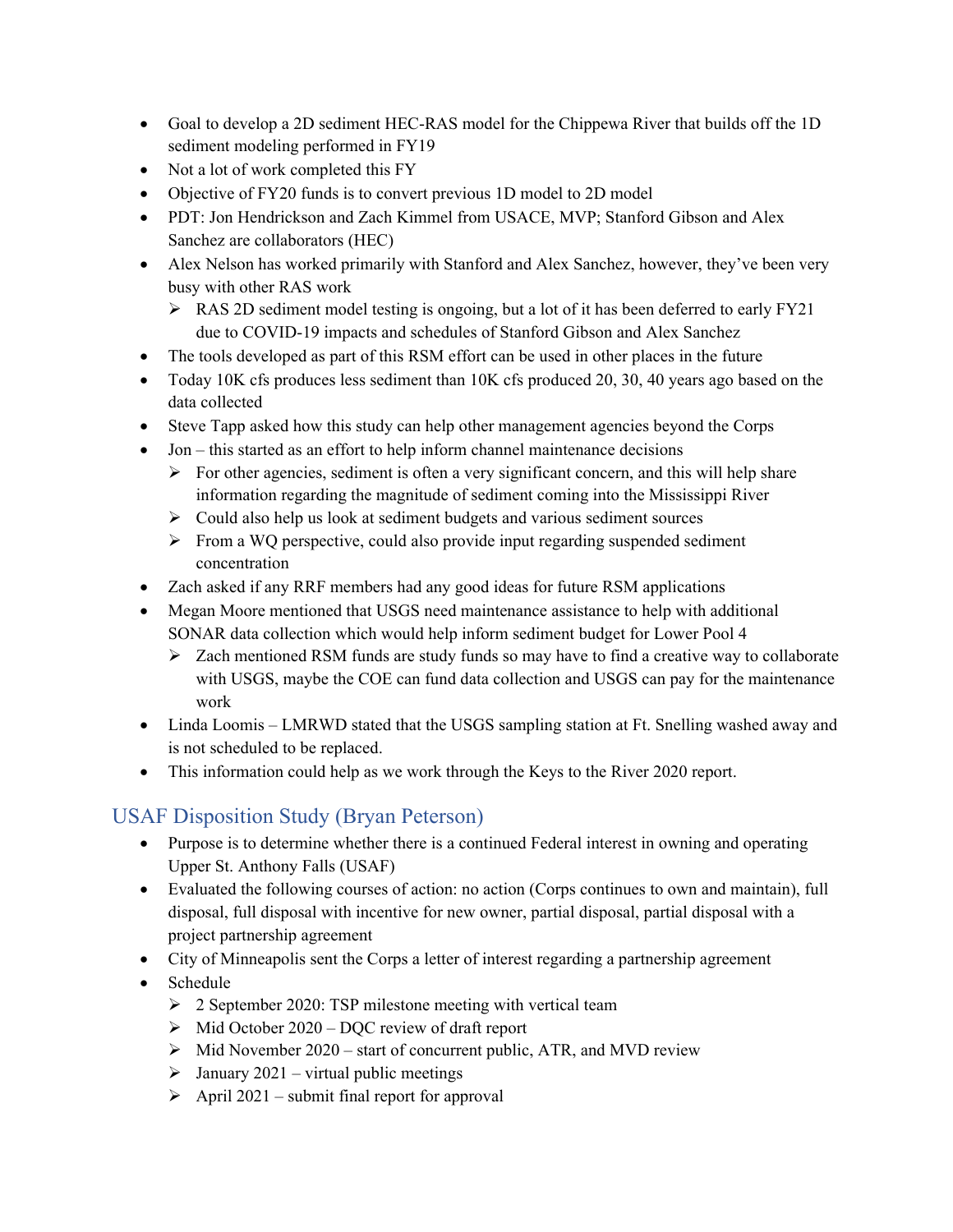- Olivia Dorothy asked when the Corps would start Lower St. Anthony Falls (LSAF) and LD1 and if the Corps anticipates budget issues for other studies (LSAF, LD1)
- Bryan mentioned that work on LSAF and LD1 Disposition Studies cannot begin until USAF is completed and the Corps hasn't put in a funding request for the other disposition studies yet

# Emergency Dredging Discussion (All)

- Steve Tapp previously we discussed the emergency dredging definition and folks supported the language but wanted further clarity on pilot channel definition
- Pilot channel definition
	- $\triangleright$  Jim Fischer believes last time part of the concern was that the OSIT wasn't engaged in the coordination process with regard to defining a dredging emergency, the pilot channel definition provided reveals that there will be coordination with the navigation industry but not the OSIT – is there a reason the OSIT isn't engaged as part of the process?
	- $\triangleright$  Steve Tapp whatever we end up dredging has a direct impact on the Navigation Industry and will define whether they can move vessels through the location
	- $\triangleright$  Jim still struggles to see where the challenge is in having the consultation include both the Navigation Industry and the OSIT, the Corps will still have the ultimate authority to do what they need to do but it would make the states feel a bit more comfortable
	- $\triangleright$  Dan Cottrell when working through emergency dredging operations to open a pilot channel, it's difficult enough already. To add more people in consulting about channel width and depth will surely make things more difficult
	- $\triangleright$  Olivia Dorothy seconds Jim's suggestion to include consultation with the OSIT, would also like to see the emergency dredging definition and pilot channel definition focus a bit more on public safety
	- $\triangleright$  Megan Moore believe Olivia is hitting on a good point regarding safety being a key component, also believes that OSIT coordination included in the pilot channel language is appropriate and helpful
	- $\triangleright$  Steve Tapp struggling to understand how coordination with the OSIT will help in determining a pilot channel, believes it's very important to coordinate with the OSIT regarding placement of material under certain events
	- $\triangleright$  Sara Strassman there is a separation between emergency dredging and placement. But in the last two placements because of emergency placements, Corps got it wrong, because of limited OSIT oversight, that's why OSIT wants to provide input
	- $\triangleright$  Paul can we add a sentence 'material placement will be compliant with CMMP guidelines'? We still have rules to follow.
	- $\triangleright$  Zach Kimmel Can see that Corps doesn't want to relinquish control. But, can see the fear of the Corps holding things in a perpetual emergency. Dialogue is the point of RRF.
	- $\triangleright$  Jim Fischer don't want to make it more complicated than it needs to be. However, we've got full placement sites, when the emergency hits, where's the material going to go?
	- $\triangleright$  Steve Tapp Million Dollar Question. What do we do with all this stuff?
	- $\triangleright$  Need to have some more discussion, so this topic will continue at the next meeting.

## Other Topics / Issues, Due-Outs, Agenda Topics (All)

• Potential Next Agenda Items